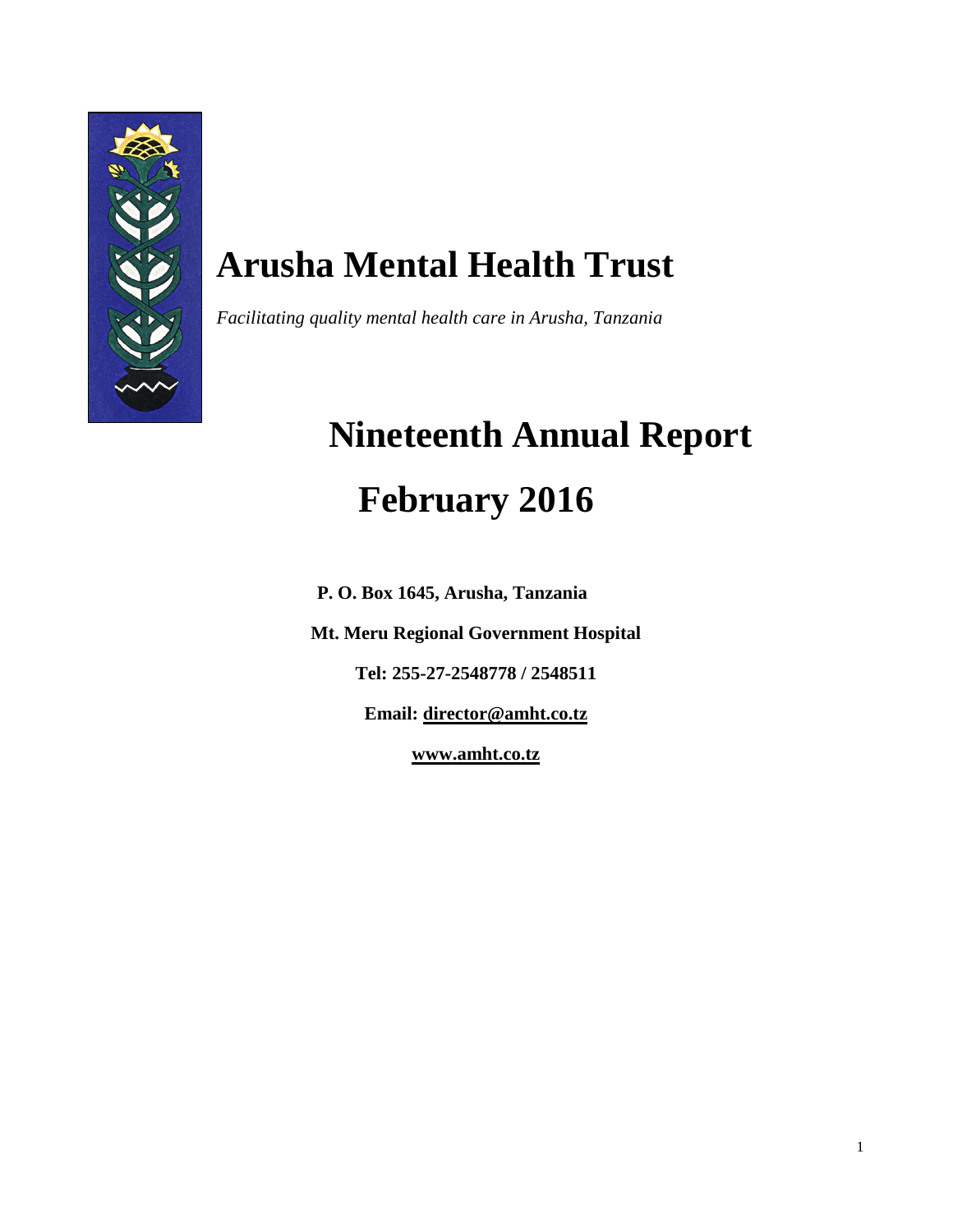<span id="page-1-0"></span>

| <b>Table of Contents</b> |  |  |
|--------------------------|--|--|
|                          |  |  |
|                          |  |  |
|                          |  |  |
|                          |  |  |
|                          |  |  |
|                          |  |  |
|                          |  |  |
|                          |  |  |
|                          |  |  |
|                          |  |  |
|                          |  |  |
|                          |  |  |
|                          |  |  |
|                          |  |  |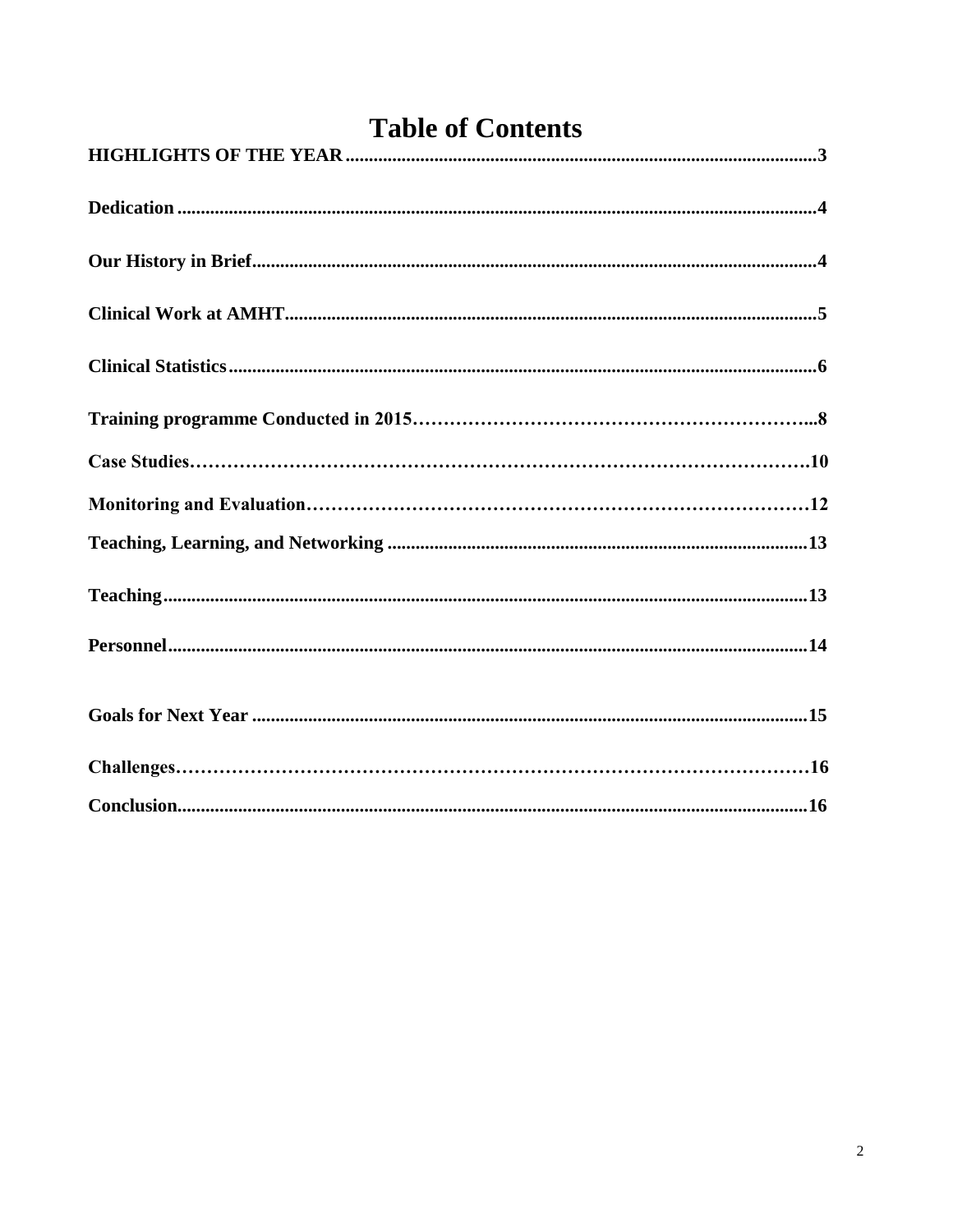## **HIGHLIGHTS OF THE YEAR**

- In August we had a planning meeting for establishment of the Methadone treatment centre in Arusha Region. The meeting drew participants from Ministry of Health and Social Welfare, Drug Control Commission unity of the Prime Minister's office, Regional Commissioner's office (Arusha), Mt Meru hospital administration and from Arusha Mental Health Trust. Together we mapped the needs, and infra-structure needed to enable for the unit to start working. The overall budget for the establishment of the program is huge and needs assistance from wide stake holders. Well-wishers and interested partners can contact us for further discussion and possible coordination into making the project a reality.
- We opened up for internship intake from local and foreign universities. We had varieties of students from several disciplines such as Social workers, Psychology at a master's level and others interested in mental health. In total it was a diversified experience because all came from different countries, and with different cultural back ground. We learned a lot from them and hope they did learn from us as well.
- Dr Annemarie Griffioen, a medical doctor from Netherland**,** joined our team as a volunteer with special interest and experience in Psychiatry. She has developed a comprehensive psychiatric care protocols which are integral part of our care system at AMHT.
- Sadly, long term members of staff, Mr. Graham and Lisa Stevenson who were the backbone of our **family systems and Marriage counselling** team returned back home in England after volunteering with our institution for many years. Apart from being instrumental team members, Lisa was our Board Chairperson. Her guidance was instrumental to all the achievement associated with AMHT.
- The Trust has maintained a high standard of care and direct service provision which is a model of best practice. In order to achieve this, AMHT conducted a survey of Knowledge, Attitude and Practice of mental health issues.
- AMHT remained focused on service provision, and is a model of quality care in an integrated and multidisciplinary structure. The social work component, combined with psychiatric services and psychology, provide comprehensive treatment and support for our most vulnerable clients. Based on the findings from 2012 Monitoring and Evaluation and KAP study, we focused on areas of information sharing and raising public awareness exercises. We conducted public awareness workshops, free of charge on various topics on mental health. These workshops were directed to the general public, partner organizations especially those running orphanages. We also conducted several interviews on local radio. We addressed common mental health issues, treatment models and preventive measures. It helped in raising awareness of mental health problems and treatment/ preventive modalities.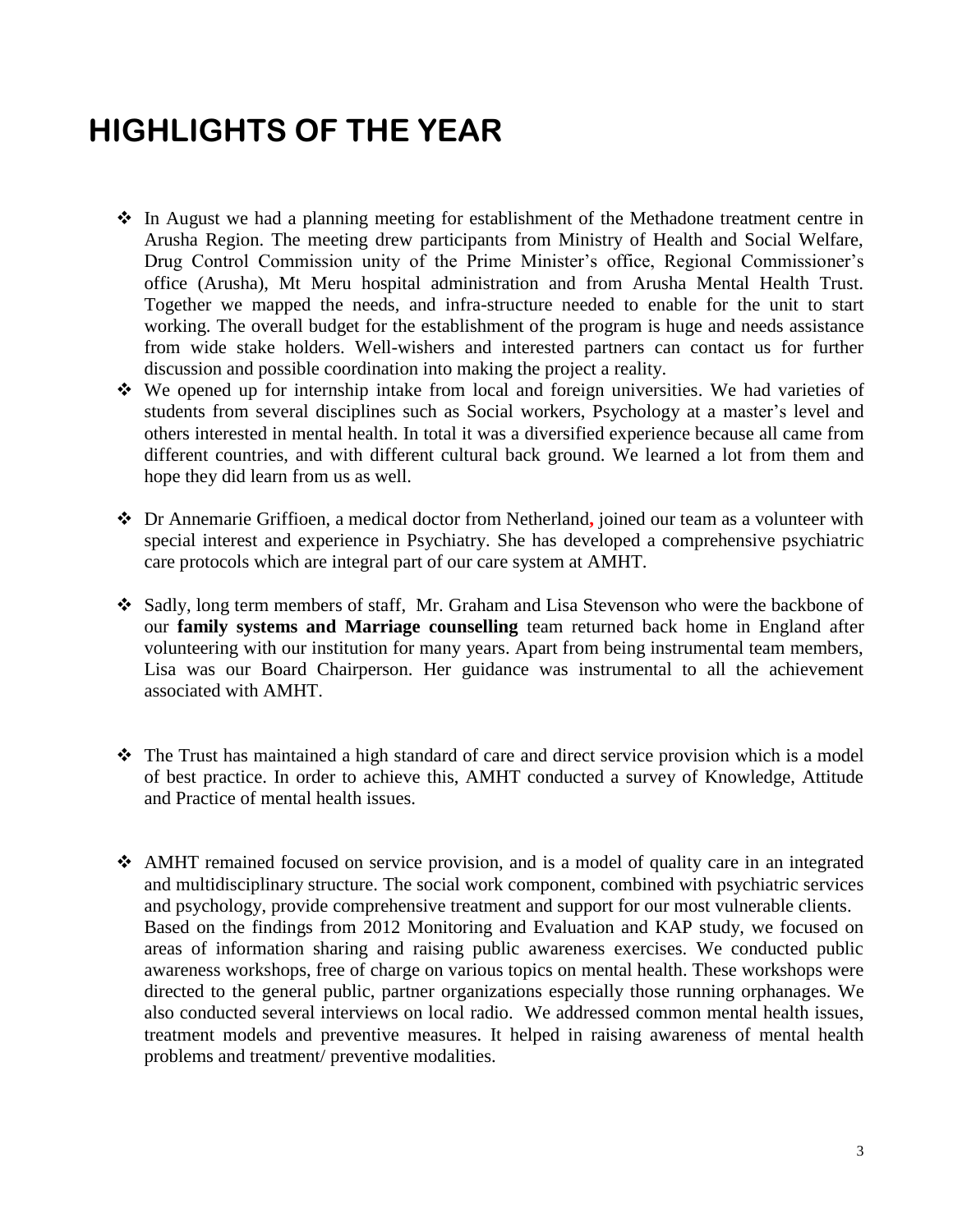- We also ran one public exhibition on mental health issues. It was a four day exhibition at the Agricultural show. Out of this exhibition, we received a lot of clients who came to seek our services.
- As is our usual practice, AMHT developed and delivered a variety of programs to support partner organizations, an Islamic Women's group, and Catholic religious orders. These programs included the Enneagram and Myers-Briggs personality typing systems, human development, human sexuality, stress management and life balance workshops as well as Basic Counselling Skills.

## **Dedication**

<span id="page-3-0"></span>

This report is dedicated to Mr. Christian Mukebezi (R.I.P).

This report is dedicated to one of our first clients and who has been with us through the journey of mental health services improvement in Arusha. Mr. Christian Mukebezi our long serving client died on 30.07.2015. He had been part of the success story of AMHT who benefited from the services from the beginning of this historical achievement. He will be remembered by his commitments to treatment, achievements in terms of improvement and how our intervention had turned him around. He was a highly placed person in terms of social status before the demise of his illness; he deteriorated both physically, socially and economically before our intervention. When he started attending our free clinics, he improved tremendously and was able to look and manage his family. He left behind a widow (who is currently attending our services as well), children and grand-children of which most depended on his income. **May his Soul Rest in Peace**!

**Mission Statement:** The Arusha Mental Health Trust facilitates the provision of appropriate mental health services to the people of Arusha city.

**Overall Goal:** *To sustain and improve the mental health of the residents of the city of Arusha.* 

## **Our History in Brief**

The Arusha Mental Health Trust was founded in 1996 by Dr. Sheila Devane under the auspices of the Medical Missionaries of Mary (MMM). It grew out of a great need to offer basic mental health care to this growing population. There were no active mental health services available and AMHT continues to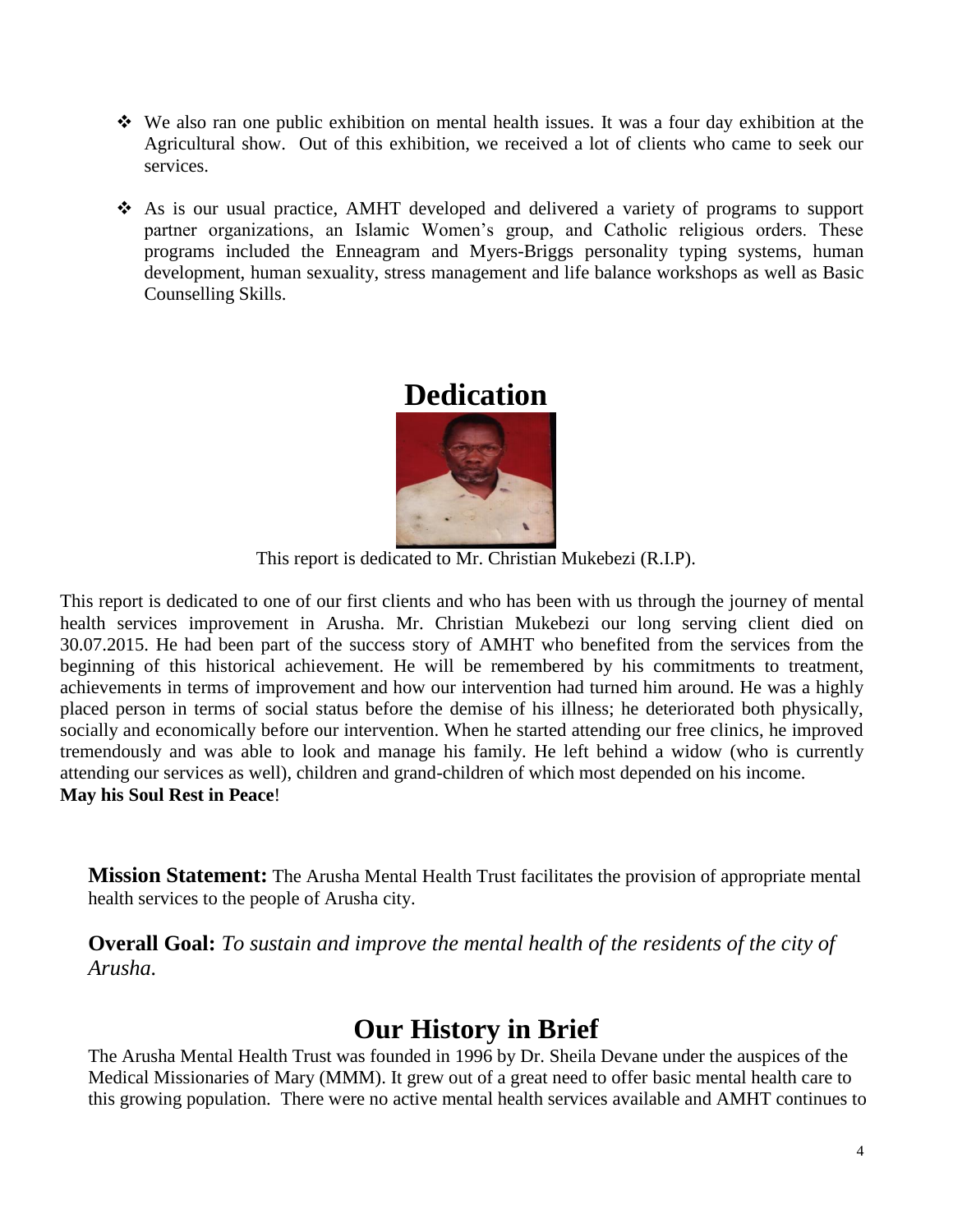be the only facility of its sort. In 2004 AMHT became a Company Limited by Guarantee in Tanzania and a Registered Trust in 2006, legally autonomous.

## **Clinical Work at AMHT**

The mission statement is broad, and includes many different kinds of services which we feel will enhance the psychological well-being of our community. To this end we provide

- **A reception** service within a government hospital compound which is accessible and well known. Appointments for the psychiatric services provided by the government staff as well as the psychological services are made with caring and attentive reception staff.
- **Clinical psychology**, counseling and psychotherapy to individuals, couples, families, and groups.
- **Outpatient psychiatric clinic** which is run by one of the AMHT staff who is a psychiatric nurse, a medical doctor, and government employed nurses.
- **Assessment reports** for religious orders; adoption agencies; potential or actual employers; boarding schools or special educational programs; or other individuals with specific needs.
- **Client advocacy** with school management, employers, police, immigration and the court system.
- **Consultation** for in-patients admitted to general hospital wards in this hospital and any other hospital as requested.
- **SIGHMA** (Special Interest Group in Mental Health in Arusha) meets once per month for a lunchtime presentation on mental health related issues. Hosted by AMHT, the group is open to all.
- **Out of clinic visits** to clients in their own homes, at school, or at work as needed.
- **Crisis response service** to individuals and organizations following accidents, critical incidents like robberies, sudden unexpected job loss and /or tragic bereavements.
- **Networking** and linking with relevant agencies locally, nationally, and internationally.
- **Workshops and seminars** were run here and in other venues as requested. These are designed for different audiences to meet the specific needs of a group and can be offered in both Swahili and English.
- **Consultancy** in the area of mental health to individuals and other organizations.
- **Translation** of materials into colloquial Swahili for client use in our own work.
- **Internships** are available with the Trust, and an area which we would like to develop further is to take on more students and trainees from Tanzanian institutions training counselors and psychologists.
- Staff capacity building: this takes a-variety of forms from formal training programs being undertaken by two members, to attendance at conferences, presenting papers at conferences ETC.
- **Visitors to the department:** Again as in other years we were blessed with many visitors from overseas who came to learn about mental health services here and specifically what we do in AMHT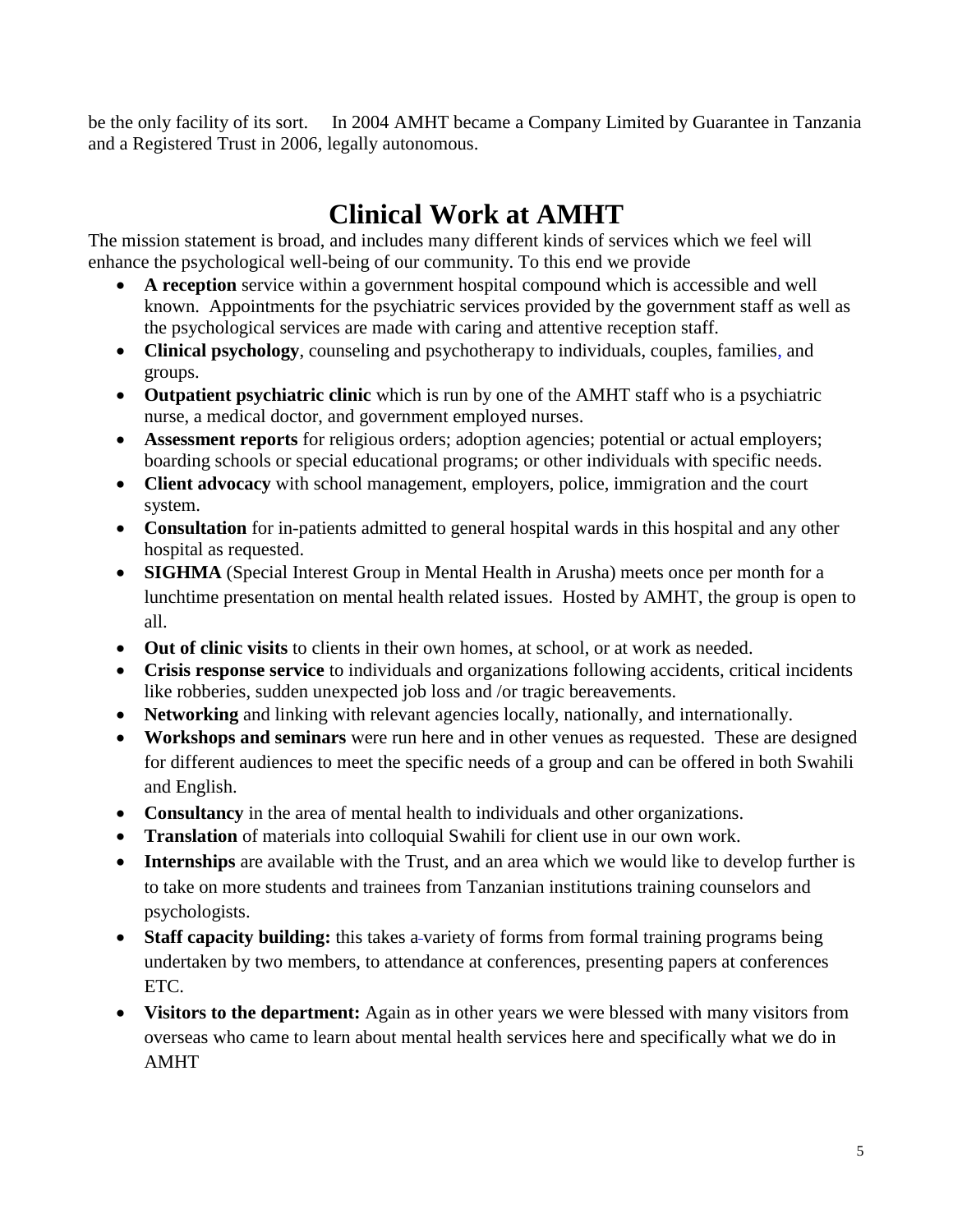**Resource Center and free Internet service:** is one small way to reduce stigma and to bring people to the department who do not have any mental health need. We – through

## **Clinical Statistics**

The following tables outline the work accomplished at Arusha Mental Health Trust for the year 2014. The psychiatric nurses who work with us are not included in these statistics, as they are government employees and have different reporting structures.

#### **Table 1. CLIENT DISTRIBUTION ACCORDING TO GENDER:**

| <b>GENDER</b>              | <b>NEW CASES</b> | <b>CARRY OVER</b> | TOTAL |
|----------------------------|------------------|-------------------|-------|
| <b>MALE</b>                | 156              | 60                | 216   |
| <b>FEMALE</b>              | 161              | 54                | 215   |
| <b>TOTAL</b>               | 317              | 114               | 431   |
| TOTALCONSULTATIONS(VISITS) |                  |                   | 2407  |

Our statistics and other monitoring and evaluation activities lead us to determine our goals for 2016, and evaluate our performance in 2015. The demographic information suggests that AMHT is on target, serving men and women equally (M=50.1%, F= 49.9%), and serving vulnerable people and other "target groups" appropriately. Clients under 15 years remained at the same level as that of last year (7%). This is the net result of keeping our decision of working with the carer at the orphanages instead of the orphans themselves. The rest of the statistics in relevant age group has remained approximately within the same range. This is the net result from focusing on the same goals as that of 2014. Just a point to note is the client base of those aged over 75 year is steadily increasing (1.6%) in comparison to that of the previous year which was 1%. This means that we have to steadily gears ourselves for age related mental health disorder (Geriatric Psychiatric disorders)

| Age             | 2010  | 2011 | 2012 | 2013 | 2014 | 2015  |
|-----------------|-------|------|------|------|------|-------|
| $0 - 14$ years  | 10.5% | 6%   | 14%  | 6%   | 7%   | 7%    |
| $15 - 19$ years | 11.5% | 21%  | 15%  | 11%  | 13%  | 8.4%  |
| $20 - 40$ years | 51%   | 57%  | 50%  | 62%  | 61%  | 57.5% |
| $41 - 60$ years | 5%    | 19%  | 15%  | 17%  | 15%  | 21.6% |
| $61 - 75$ years | 5%    | 1%   | 5%   | 3%   | 3%   | 3.9%  |
| Over 75         | $1%$  | $1%$ | 1%   | 1%   | 1%   | 1.6%  |

#### TABLE 2: AGE DISTRIBUTION IN PERCENTAGE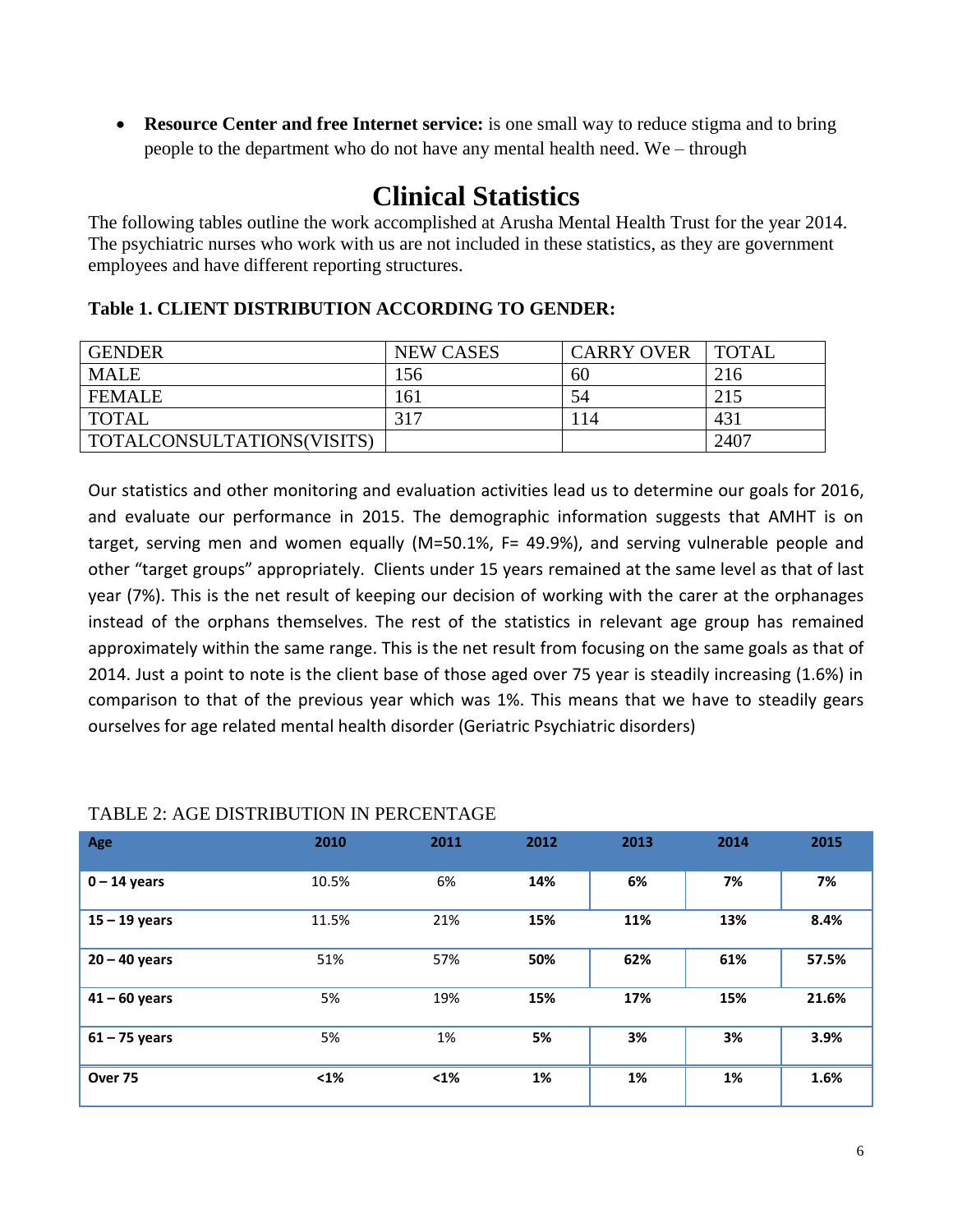#### **Table 3: CLIENT DISTRIBUTION ACCORDING TO DIAGNOSES**

*Please note: these are main diagnoses and do not include secondary mental health concerns. Many clients have more than one diagnosis which is clinically significant.*

| Count of #                                 |                |
|--------------------------------------------|----------------|
| Main diagnosis                             | Total          |
| Adjustment disorder                        | 1              |
| Anger                                      | $\overline{2}$ |
| Anxiety disorder (OCD, GAD, Phobia)        | 50             |
| Assessment                                 | 35             |
| Attention Deficit and Disruptive Behaviour |                |
| <b>Disorders</b>                           | 5              |
| Bereavement                                | 3              |
| Bipolar disorder                           | 10             |
| Conversional Disorder                      | 3              |
| Dementia                                   | 9              |
| Depressive disorder                        | 29             |
| Diagnosis not clear                        | 5              |
| Epilepsy                                   | 10             |
| Learning disabilities                      | 1              |
| Low self esteem                            | 1              |
| Marriage problems                          | 27             |
| Mental Retardation / Developmental Delay   | 2              |
| Nocturna enuresis                          | 10             |
| <b>Other Organic Illness</b>               | 1              |
| <b>Parenting Concerns</b>                  | 12             |
| Personality disorder                       | 5              |
| <b>Relationship Problems</b>               | 9              |
| Schizophrenia or related psychosis         | 80             |
| Self-awareness / Spiritual growth          | 1              |
| Sexual Abuse                               | 8              |
| Sexual dysfunction and Sexuality           | 5              |
| Sleep disorder                             | 1              |
| Somatoform Disorders                       | 16             |
| Substance abuse/misuse                     | 52             |
| Trauma and stress-related disorders        | 29             |
| Work related problems                      | 9              |
| <b>Grand Total</b>                         | 431            |

#### **Table 4: EDUCATION AND INFORMATION SHARING SESSIONS**

| <b>PERIOD</b>             | <b>JAN-DECEMBER</b> |  |
|---------------------------|---------------------|--|
|                           | 2015                |  |
| Total hours of teaching   | 739.5               |  |
| <b>Total Participants</b> | 2015                |  |

The number of participant is slightly low due to the fact that we focused our training by using mass media through radio programs and public show. Although the method is very effective, it is hard to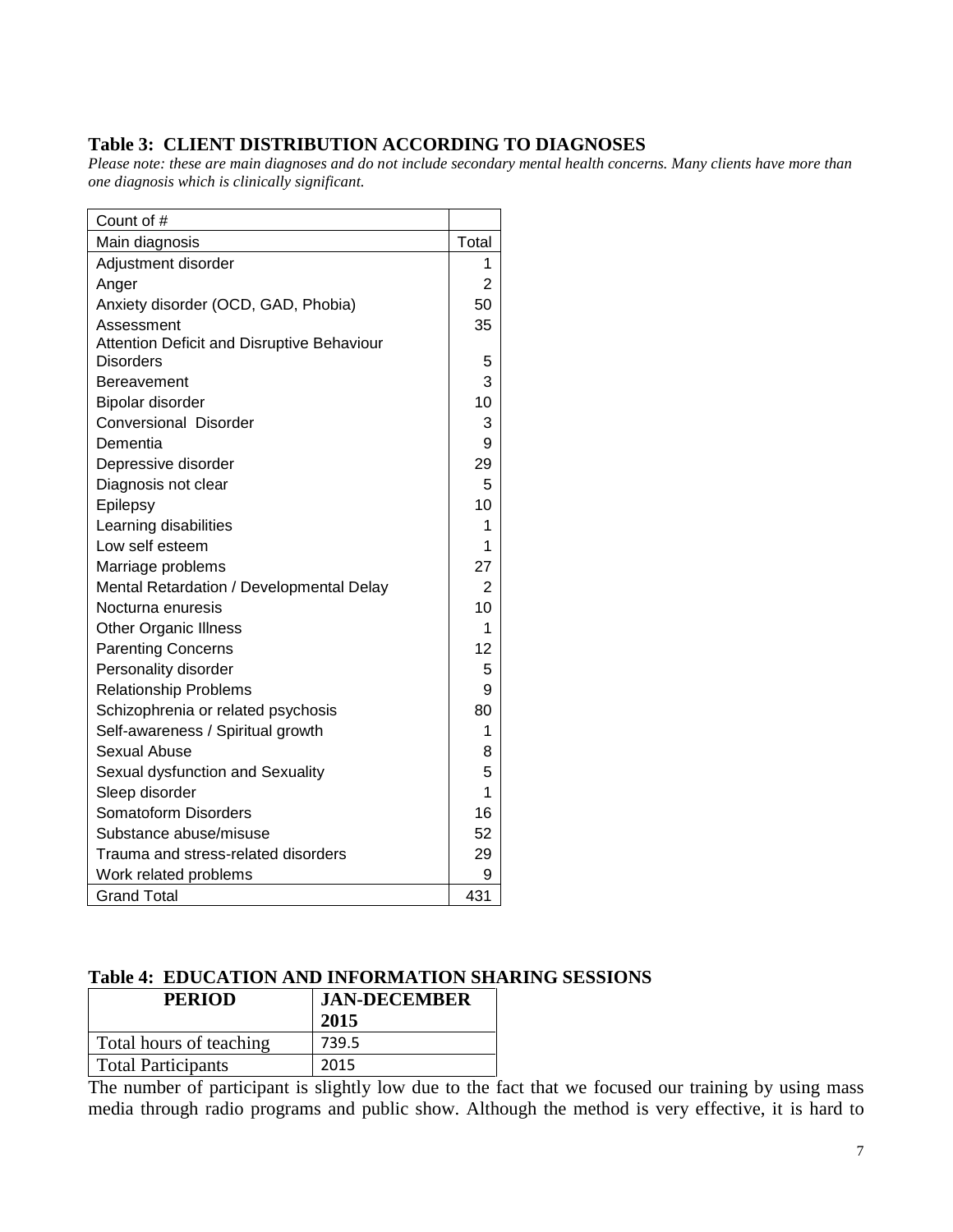estimate the number of audience you reached. Also during this period two of our core trainers left the



*Training with Formators of International Congregations at Lumen Christ Institute*

organization and thus few trainers.

#### **TRAINING PROGRAME CONDUCTED IN 2015**

- 1. Life Skills Training
- 2. Child Protection Policy Development
- 3. Basic Counselling Skills
- 4. Conflict Management
- 5. MENTAL HEALTH PERSPECTIVES OF TANZANIA
- 6. Mental health Issues on Radio Programme with Habari Maalum
- 7. Human Sexuality and Self Awareness
- 8. Self-Awareness
- 9. ENNEAGRAM
- 10. MENTAL HEALTH ISSUES IN ARUSHA. DUTCH/ TANZANIA CONFERENCE
- 11. MBTI WORKSHOP WITH FORMATTEES
- 12. ENNEAGRAM for Formators Trainee at Lumen Christ.
- 13. ENNEAGRAM for Novices
- 14. Various Radio Program with NYU Radio, Habari Maalum Radio and Arusha 1
- 15. Human Sexuality
- 16. TRAINING CONDUCTED BY FARM RADIO TANZANIA ON DEPRESSION IN ADOLSCENTS.
- 17. SELF AWARENESS TRAINING FOR FEMALE STUDENTS ON WOMEN'S DAY AT ENABOISHU SECONDARY SCHOOL.
- 18. Basic Counselling Skills Course in ENGLISH
- 19. LIFE SKILLS TRAINING AT ST. JUDE'S SCHOOL
- 20. NANE NANE GROUNDS
- 21. Basic Counselling Skills Course in SWAHILI
- 22. ABUSE TRAINING WITH NEEMA HOUSE
- 23. Basic Psychology and self-Awareness. Group responded very well. Attended 3 of them afterwards for individual counselling.



*Training Session with Religious*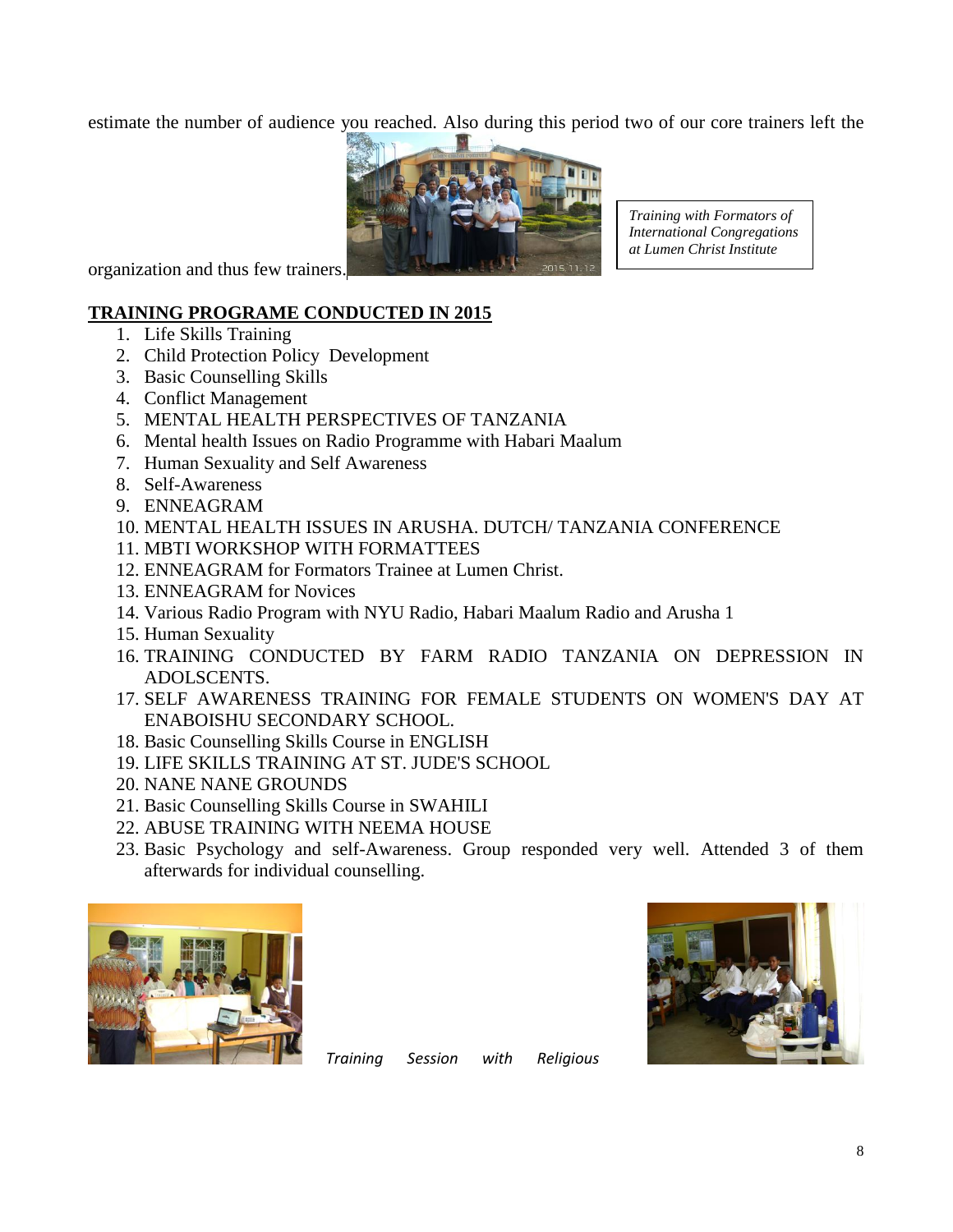#### **Table 5: Logic Model and Time Spent by AMHT Staff on Specific Activities**

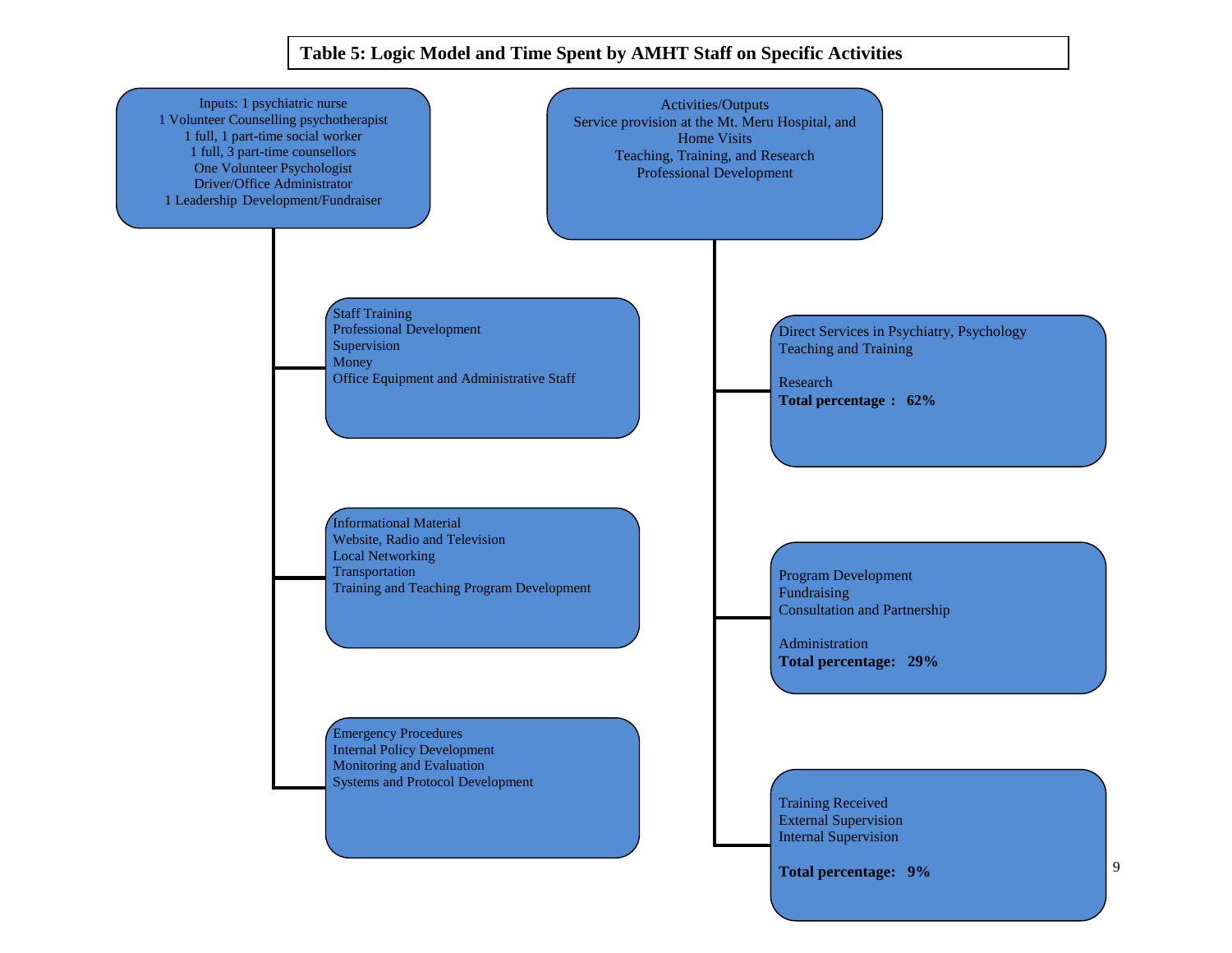## **Case Studies**

#### **1. Non-Religious case study**

Five months ago a doctor from Mt. Meru came to my door with a young woman (whom we will call Mary), from Botswana whom she had medically checked out and was referring to me. Mary had been studying Business Studies in Nelson Mandela University in Arusha. She was a straight A student, the only one of five children to have the opportunity to go to college and was only a few months from her finals when she would graduate, return to her family in Botswana and start perusing through opportunities and applying for jobs.

But the week before she arrived at my door, the doctor explained, she had been raped by a fellow classmate; a married man from Tanzania. I agreed to see her and we worked together, this broken girl and me, for 3 months. She was not pregnant and tested negative for HIV, the doctor told me. The emotional scars were the issue at this point.

Her family rule had been 'never drink, never let yourself down, and NEVER be in the company of men alone'. Her mother had hammered this in to her. 'Study hard and always be independent.' So when she and her classmates went out to celebrate finishing one of their ongoing final assessment exams, and she 'let go', having a rare few drinks…what transpired the blackout, the foggy memory of being pinned down and raped and in the morning, the realisation of what had happened, meant that not only did she have the complex and slow process of healing this trauma, she completely and entirely blamed herself. At the best of times this is the main belief of a victim of rape.

Mary and I spent weeks going through all the deeply painful, complex and dark emotions associated with Rape Trauma Syndrome - the shame, regret, self-blame, sadness, loss, loss of appetite, concentration & interest in life, suicidal thoughts (she described her re-accruing dreams of drowning and suffocating but being at peace finally), anger and hatred.

But for me as her therapist, the most difficult aspect for us to work through was a shift in her perspective that she was entirely to blame. This man was in her class and they had weekly presentations to give. She had to see the man who assaulted her every day, stand up in front of him to give presentations, go to lunch with him and sit exams with him. She felt like she deserved to feel the negative emotions listed above, refusing to tell anyone what had happened or report the incident.

Her exams were looming and concentration was very poor as was her sleep as it was also affected by the recent trauma. We worked together weekly, sometimes twice a week. I used CBT, Mindfulness, gave her breathing exercises for insomnia, we did gestalt, empty chair exercises (role-plays), letter writing, dream work and drawing. I wanted to encourage her tell her family, who had always been a great support to her in order to resource herself when she went home, in her words, 'a changed person'.

Together, we sourced rape victim support groups in Botswana for her to join on her return and looked up counsellors in the city where she could continue her counselling work. Trauma from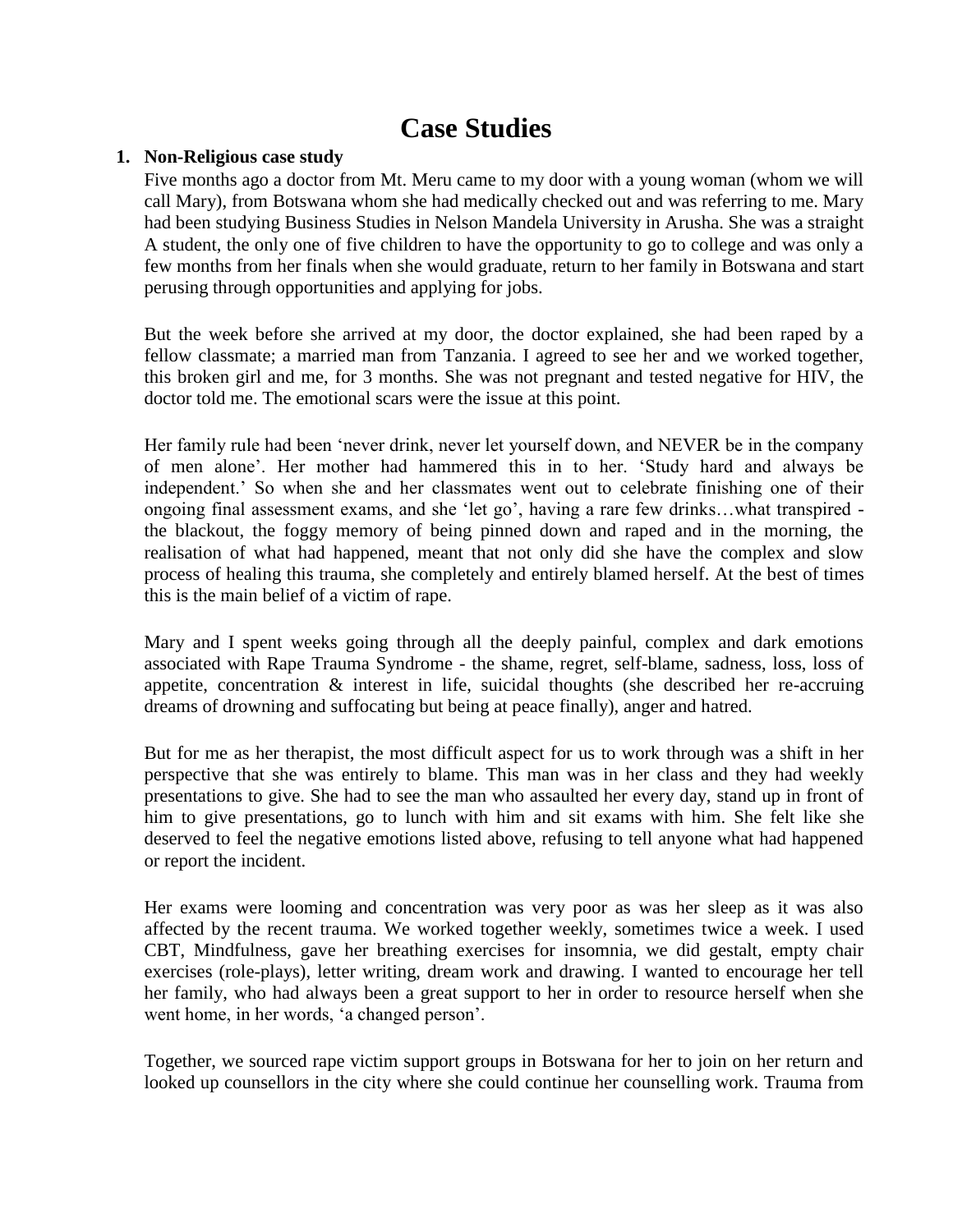rape can take a long time for a woman to recover, especially if they stay silent in their normal community groups which, most victims do due to shame.

By the end of our 6 weeks together, she was sleeping better and had come around to the idea that in fact, it was not her fault. Her assaulter took advantage of the situation and violated her body and soul. She had not asked for it. Her sleep was better, she no longer was having nightmares and she sat her exams. She was well and truly at the 'anger' phase of this particular grief and was no longer turning the anger in on herself, but at the man himself.

We have kept in touch by email and she is attending a group and a counsellor and hope is returning to her life thank god. She had reported losing faith in God who had always been her rock, and this, she says, has also been returning through prayer.

#### **2. Supervisee - 'Fr. Thomas' - Formator and Spiritual Director**

I also offer weekly supervision to some of the Formators affiliated with orders in the Arusha area, as well as attending to their postulants through both group and one to one works.

Fr. Thomas has been attending for three months and initially came because of what has transpired to be existential issues affecting his sleep. He described waking up each night for the last month, sweating with the very realistic fear of his community house being broken into and himself, attacked. In his 50's, we started to explore his own fear of death, passing through this phase of his life.

This was an interesting case, as he came saying his lack of sleep was effecting his teaching and decision-making ability with the postulants. It was an entirely irrational fear, he said. I was confused for two full sessions as it seemed that being 'broken into and attacked' seemed only the superficial presenting issue and not something that in reality he would not be able to deal with should it happen.

He described being able to be fine and strong when sometimes frightening events actually happened. I asked him was there anything significant that had transpired before he decided to attend and start work with me. Then and only then, he told me of his father's death only a month before. Tightly resisting admitting the sad and painful reality of dealing with it, he had instead projected his grief into disturbed sleep and a fear of being attacked.

His mother had died a few years previously so this death left him an 'orphan' and no longer without a home or a base to return to from his transient missionary life.

He was the only one of seven who pursued the spiritual life and therefore the only sibling without the support of a new family. What the admittance of his father's death brought up was tenfold. He said, he felt groundless and he didn't know who he was if it was not the 'good son' of his parents. He was lonely and had felt the power of prayer for him was waning. He felt a lack of joy and connectedness and started questioning his spiritual path and even the decision to join the order in the first place, 25 years previously.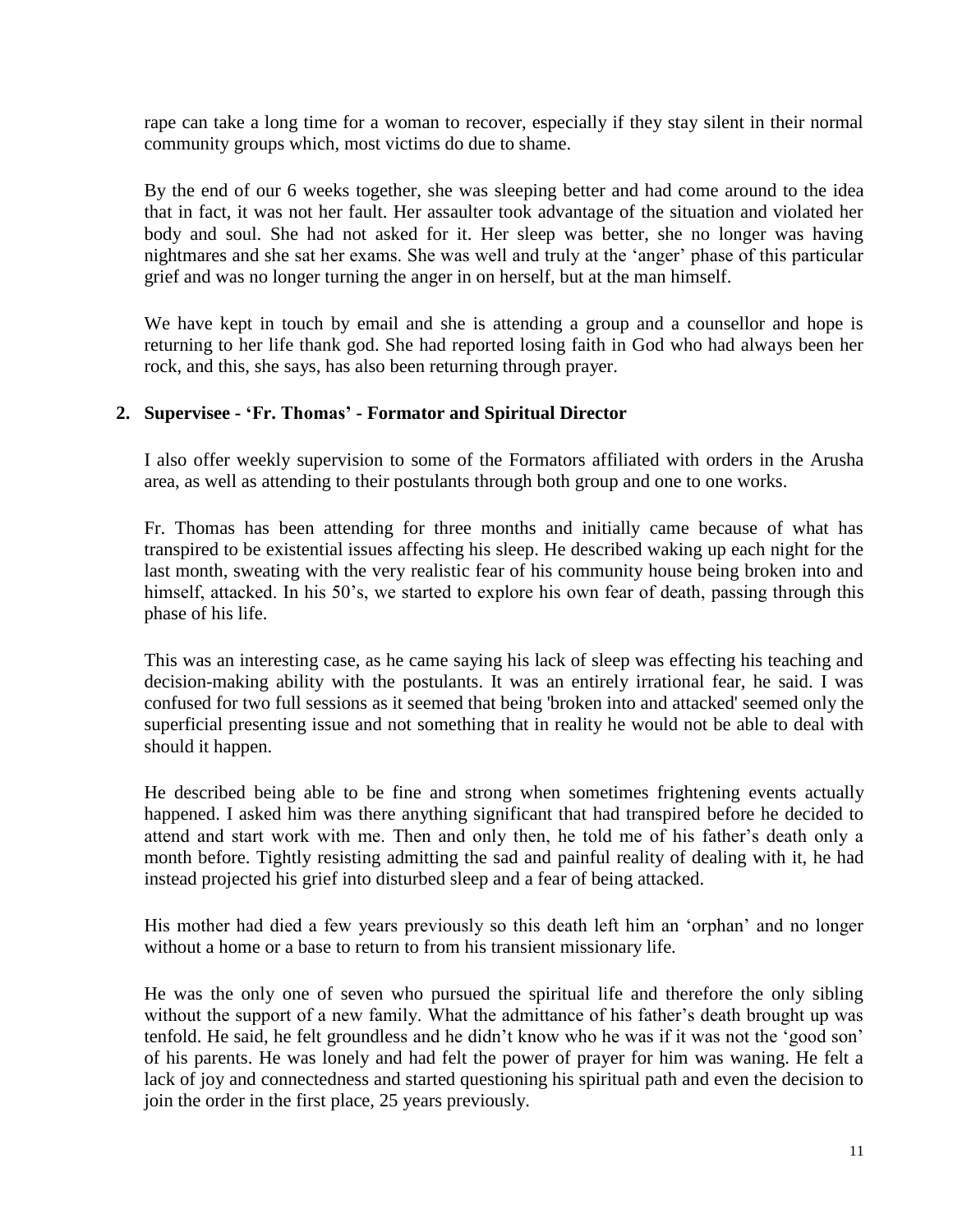Reports of sexual abuse, an inability to say 'no' or speak his mind and his own 'unhealthy' desires have also since emerged and we have done a lot of work on that. We have also addressed the importance of letting the shadow side emerge so that it no longer holds an unconscious power over him. Instead, he can feel lighter if he faces his dark side. 'What we resist only gets stronger.'

Again, I have encouraged him to make the unconscious, conscious; to process through journal and letter writing and together we have looked at all the ways his life may have been different in order to unearth toxic 'regret' thoughts. He has practiced mindfulness with the roller-coaster that is the emotions of grief and we have done good genogram work to raise awareness on his own family history.

At the beginning, this formator attended for supervision but it soon changed agenda to instead tend to the 'restorative' aspect of supervision work; counselling and support for him. We are at a point now, where we are back with the focus on his spiritual direction and its impact on his formees - the 'normative and formative', client-centred aspect of supervision and spiritual guidance.

#### **3. JANE ( NOT HER REAL NAME)**

Jane (not her real name) was repeatedly raped by her uncle when she was 7 years old. She never told anybody about it until when she was 18. She felt it was normal and enjoyed it.

Jane was very intelligent girl and was doing very well in school. She was able to complete her primary school with distinction and was selected to join one of the best government secondary school in Dodoma. She also got distinction in her Form IV results. Jane had a dream of becoming an accountant as she was so good in mathematics.

She was chosen to continue with advanced secondary education in the same school. It was during this time that when she started experiencing flashbacks of what happened with her uncle. She started to become angry, lost concentration, felt guilty and started having audio hallucinations. This continued for almost one year which led to fail her exams.

She was brought to us and she showed all the signs of PTSD. It was during her therapeutical sessions that she mentioned about sexual abuse issue! She told her mother about rape but her mother never took action as the perpetrator was her mother's young brother! She attended several sessions which helped her a lot.

She was able to re-sit her form VI exam and passed. Today, Jane is in her second year at university taking commerce and accounting course.

## **Monitoring and Evaluation:**

In 2015 we continued with the monitoring and evaluation exercise as part of quality of service improvement exercise. We did both the internal work self - evaluation based on designed tool and the results are indicated on table number 5.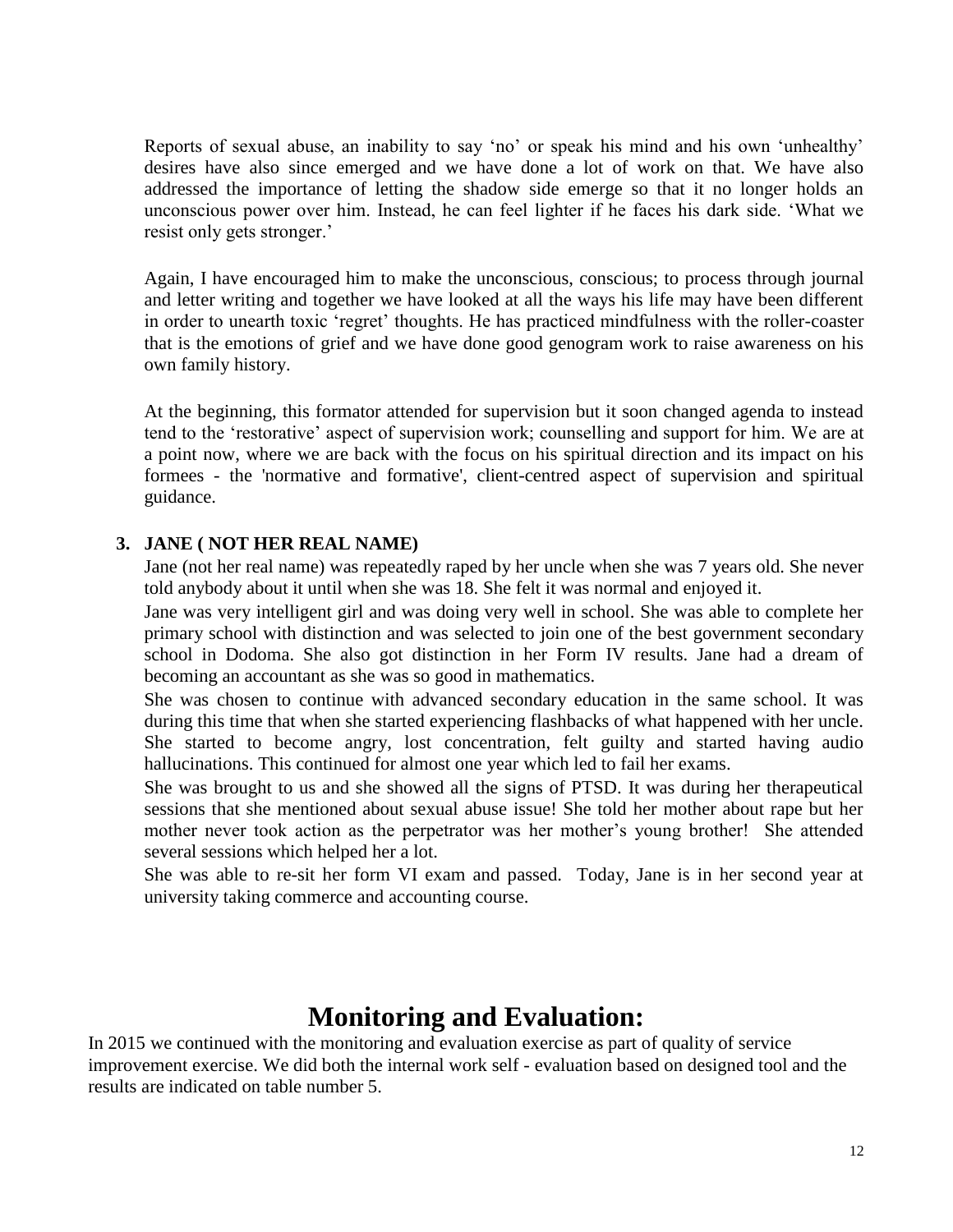

**CHART SHOWING THE GENDER DISTRIBUTION FOR CLIENT SEEN BY EACH TEAM MEMBER**

TOTAL NUMBER OF CLIENTS SEEN BY EACH CLINICIAN INDICATING THE REFERRAL AGENTS.



## **Teaching, Learning, and Networking**

#### *Teaching*

One important area of our work is education and training. Last year we focused on mass training through local radio program. We covered several common topics of interests in mental health. To mention few, we covered all aspects of psychosis, depression especially among youths, anxiety disorders, and other common mental health disorders. We did (to public shows,) a one week long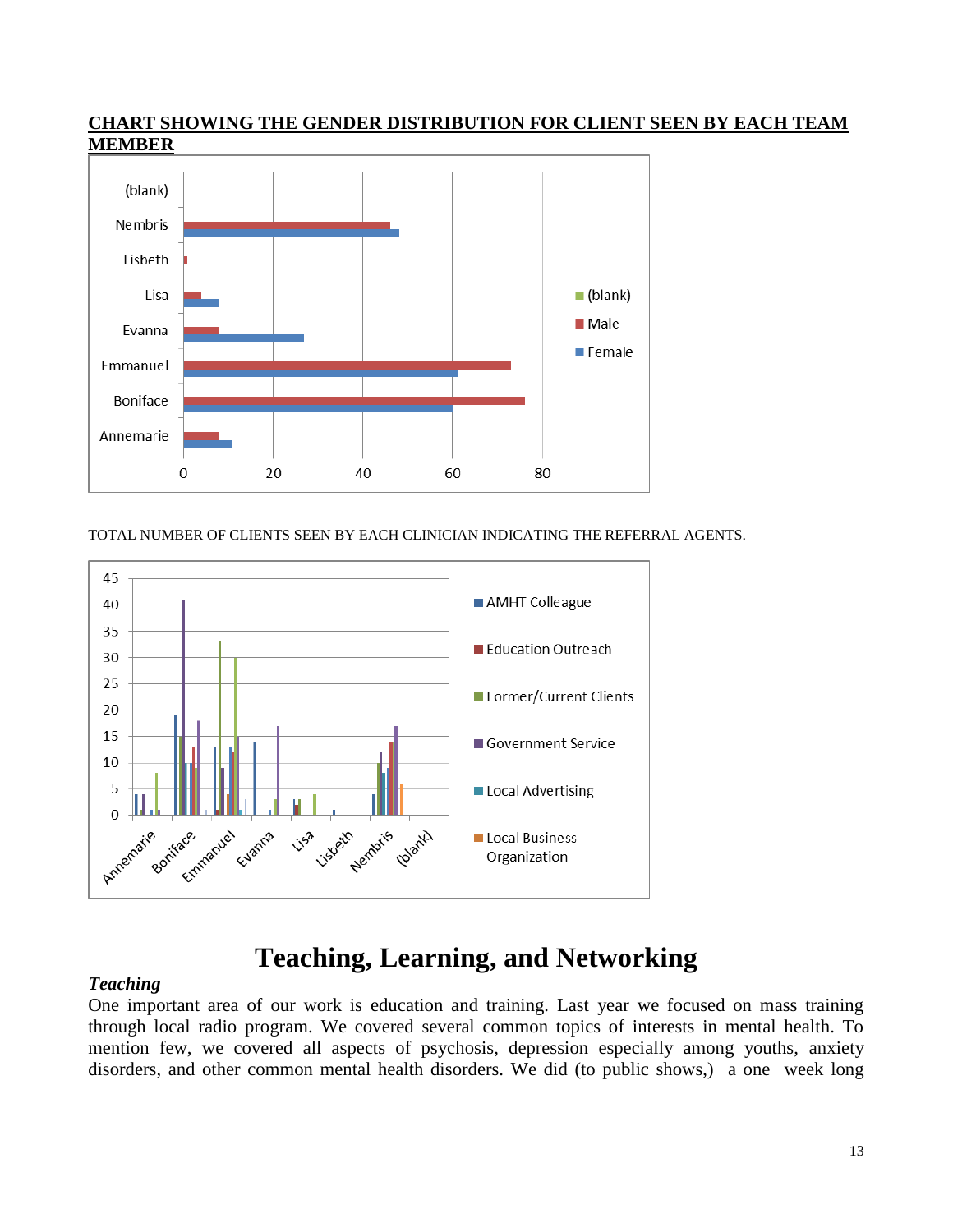public show at the local Agriculture show in August targeting the general public which was highly attended and attracted many visitations.

#### *Learning*

Arusha Mental Health Trust hosted a two day training workshop on torture run by a Danish Organization Against Torture called DIGNITY. The training enabled the team to get updated technique of identifying torture victims, and after care related to these victims. We learned a lot on how we can improve the quality of care to traumatized victims of human torture. We had several opportunities for professional development of the team, including participating in seminars, attending a monthly meeting for Special Interest, Mental Health Arusha (SIGMHA).

#### *Networking*

Last year we continued the mission of networking with the aim to improve the service delivery. AMHT participated in a day long training program for Dementia diagnosis and intervention at KCMC run by British organization called IDEA.

Also we participated and presented at a two day workshop on mental health (Dutch – Tanzania Psychiatric Conference). Last year's conference coincided with commemoration of International Mental Health Day in October.

We also participated in a two day workshop on Torture run by DIGNITY organization of Denmark. The training involved many diversified attendance from multi-disciplinary stake holders. It helped to equip participants with current information on Human torture and helped to map out and ratification on the way forward for such in Tanzania.

## **PERSONEL**

#### **Full-time Trust personnel are:**

- Mr. Emmanuel Bujulu, Mental Health Practitioner and Program Director
- Mr. Boniface Kisi, Counsellor and Administrative Officer
- Ms Nembris Manangwa, Social Worker, Counsellor and Trainer
- Mr. Niyimpaye Kataze, Social Worker and Trainer
- Mr. Richard Matei, Driver, Messenger, Store-keeper and Office Assistant.

Volunteer personnel:

- Mrs Lisa Stevenson and Mr. Graham Stevenson, Counsellors. Left the program and returned home in UK in April 2015
- Evanna Lyons: Counselling Psychotherapist from Ireland. Joined the team in May 2014. She is also a qualified supervisor and does international networking and fund-raising.
- Dr Annemarie Griffioen; Joined the team in Mid of the year from Netherland. She is a qualified Medical Doctor with extensive skills in Psychiatry.

Part-time personnel:

- Dr Rupa Joshi, Clinical Psychologist works with us on part time bases and training.
- Ms Lisbeth Mhando Psychologist (She is currently pursuing her Master's programme in Clinical Psychology in Dar es Salaam)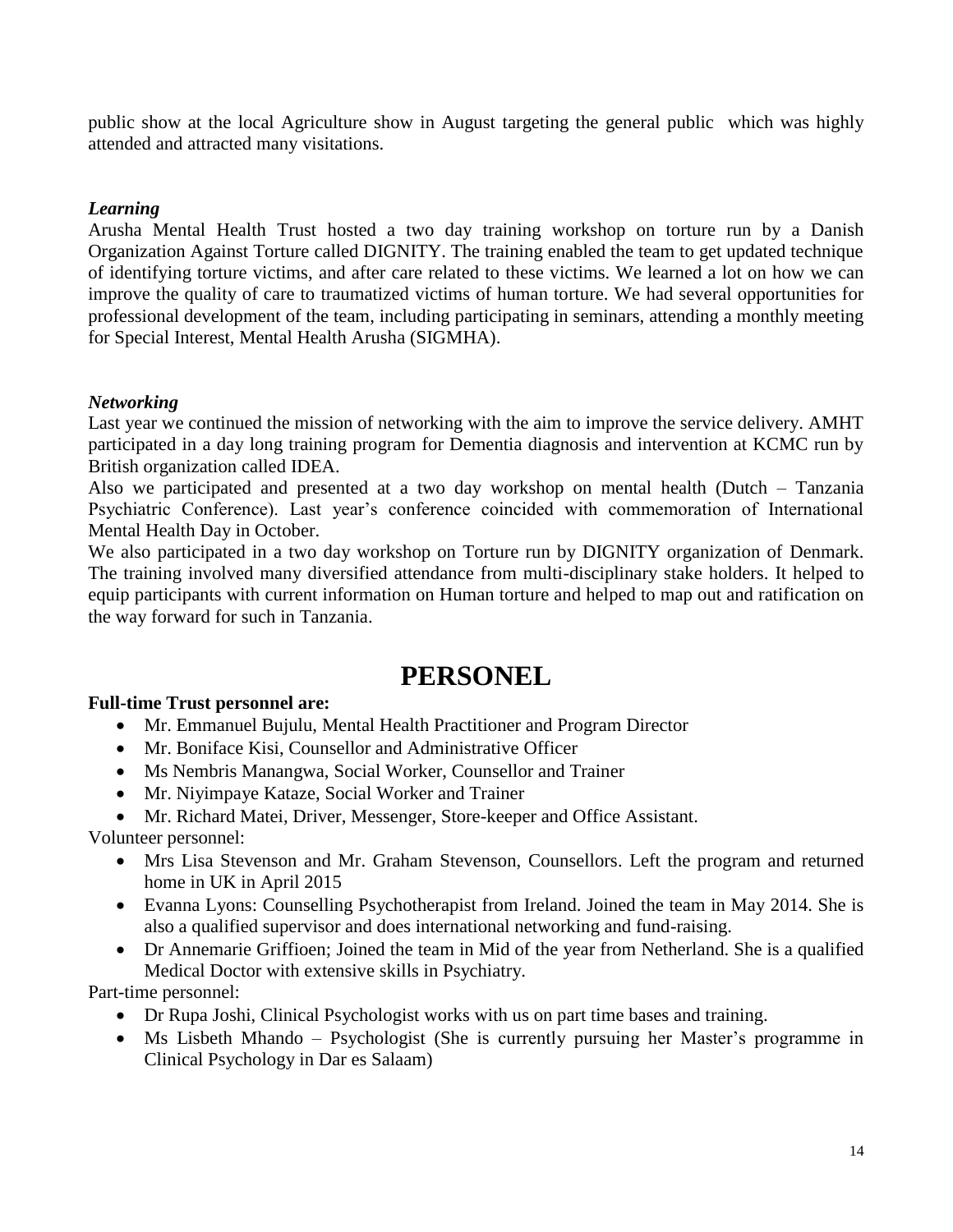#### **Student Interns:**

1. Melanie Weinbacher: Social Work

Period of internship: 21st May -7th August 2015 - 6 weeks

2. Sarah Sultan: Psychology

Period of internship: 21st May - 3rd July 2015 - 6 weeks (cut short)



*L – R: Melanie Weibacher and Sarah Sultan*

- 3. Alyse Hung: Psychology Period of internship: 10th June - 3rd July 2015 - 3 weeks
- 4. Maeve McClean: Psychology Period of Volunteer-ship - 31th of August - 9th of October 2015 - 6 weeks
- 5. Annette Horch: Psychology

Period of internship -31th of August - 9th of October 2015 - 6 weeks

#### **Advisory Members:**

- Fr Oliver O'Brien SCA Policy and Planning
- $\bullet$  Erneus Rutta (lawyer) Law and Human rights

Government Staff:

- Ms Joyce Felix -Psychiatric Nurse and Regional Mental Health Coordinator
- Mrs Editha Mosha Psychiatric Nurse
- Ms Selina Mmari Nurse Attendant

## **Goals for this Year:**

Our main goal for this year is to improve our service delivery based on the findings from KAP study. More effort will be doubled into reaching more population through mass media. We discovered that because Arusha has many radio/ media outlets, cheaper or free program do not attract audiences. We are planning to get in touch and work with "bigger media houses" in order to ensure large audiences. Also this year we will concentrate in searching new partners and donors. We have realized that mental health is a discipline which attracts less people into partnering in service delivery. We have completed